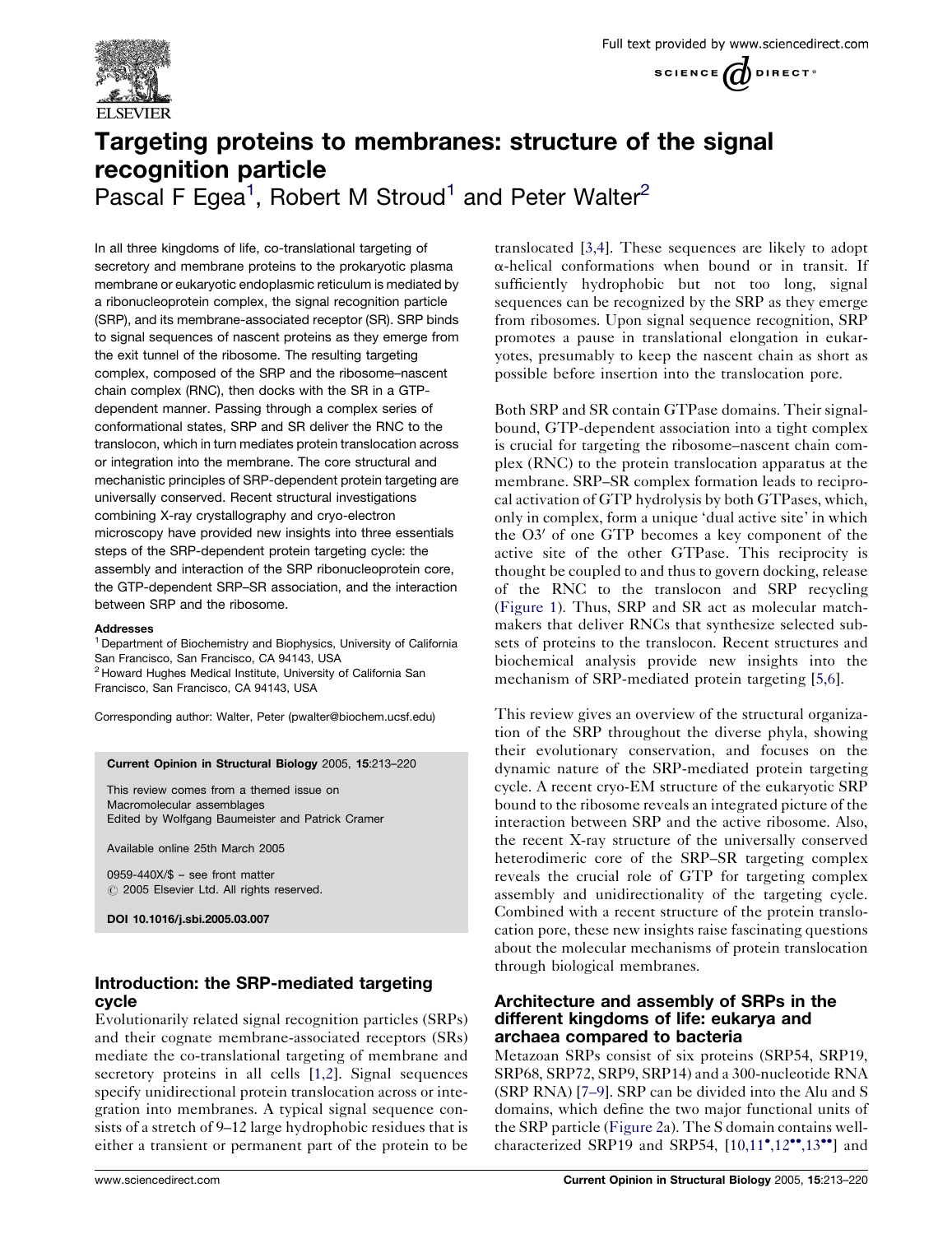<span id="page-1-0"></span>



The SRP-mediated co-translational protein targeting cycle. A nascent polypeptide with a signal peptide emerges from the ribosome and is recognized by the SRP, causing elongation arrest (1). The RNC–SRP complex is then targeted to the membrane through GTP-dependent interactions between the SRP and its SR (2). At the membrane, after ribosome docking to the translocon, the signal sequence is released from the SRP (3) and, following GTP hydrolysis, the SRP–SR targeting complex dissociates (4).

the so far less-characterized heterodimer SRP68/SRP72, and functions in signal sequence recognition and SR interaction. The Alu domain contains the heterodimer SRP9/SRP14 [\[14,15\]](#page-6-0) and contributes to elongation arrest mediated by eukaryotic SRP [\(Figure 2e](#page-2-0)).

Archaeal SRPs contain an SRP RNA of similar size and fold to that in eukaryotes. To date, the structures of only two protein subunits, SRP19 and SRP54, have been described ([Figure 2](#page-2-0)b). Bacterial SRPs are further streamlined, and contain shorter RNAs (e.g. a 110-nucleotide 4.5S RNA in *Escherichia coli*) and a single protein homo-logous to SRP54 (termed Ffh) ([Figure 2c](#page-2-0)). In vitro, bacterial SRP and SR can efficiently replace their mammalian counterparts [\[16](#page-6-0)], indicating that these simpler components contain all of the essential features required for co-translational protein targeting. The increased complexity of the archaeal and eukaryotic components therefore most likely provides additional regulatory features.

In eukaryotes, SRP assembly and biogenesis is a hierarchical process [[9,17](#page-6-0)] that involves the initial binding of

SRP19 to SRP RNA. The primary role of SRP19 is architectural; binding induces conformational changes in the RNA, which in turn promote SRP54 binding [\[17–19](#page-6-0)]. The structure of the S domain shows that SRP19 and SRP54 sit at the tip of a compact RNA core formed by the parallel association of helices 6 and 8 of the SRP RNA [\(Figure 2d](#page-2-0)). In bacterial SRPs, in which SRP19 is absent, the folded RNA structure is alternatively stabilized by ions [[20,21](#page-6-0)].

In the S domain, SRP54 is responsible for signal sequence recognition and RNC targeting to the membrane. SRP54 contains three domains, termed the N, G and M domains. The C terminal, methionine-rich M domain contains the signal-sequence-binding site and provides the primary contact to SRP RNA. It is connected to the N and G domains through a flexible linker [[22\]](#page-6-0). The N-terminal  $N$  domain (a four-helix bundle) and the G domain (a ras-like GTPasefold)arestructurallyandfunctionallycoupled(NG domain). This arrangement is universally conserved among all SRP-type GTPases [\[23\]](#page-6-0), including the SRs, although it is not found in any other GTPase family. SRP-type GTPases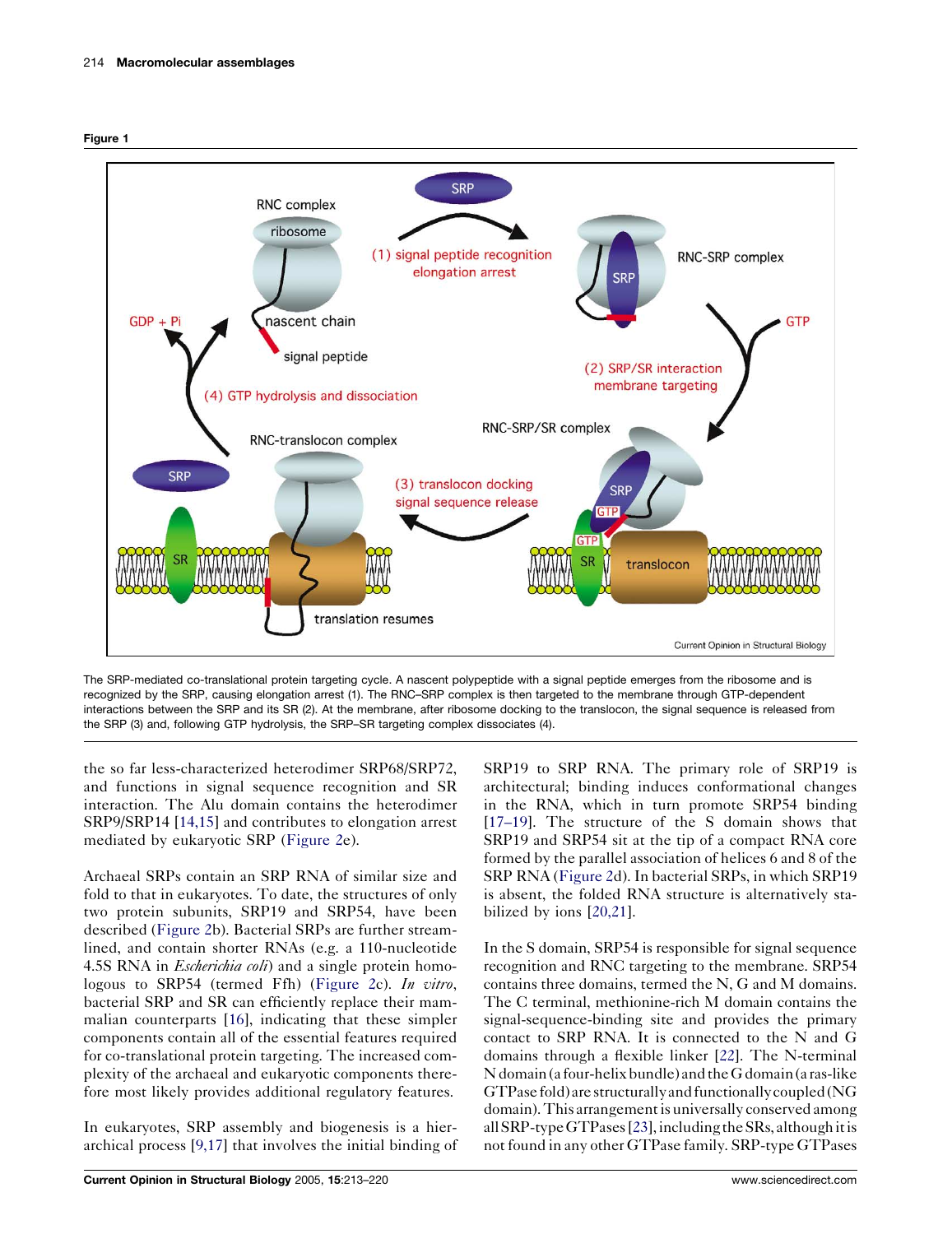<span id="page-2-0"></span>

The SRP and its receptor through evolution. Schematic representations of the architecture of the SRPs and SRs from (a) eukarya, (b) archaea and (c) bacteria. The GTPases (Ffh/SRP54 and FtsY/SR<sub>a</sub>) are indicated in bold. The principal RNA helices present in eukaryotic and archaeal SRP RNA (~300 nucleotides), and in bacterial 4.5S RNA (~115 nucleotides) are labeled h2 through h8. In SRP54/Ffh, the M domain is responsible for signal peptide and RNA recognition. The NG domains of SRP and SR are closely related. Some bacterial FtsY contain an extra N-terminal A domain, which is proposed to be involved in association with the membrane. The eukaryotic SR is composed of two subunits: the regulatory subunit SRB (containing an N-terminal transmembrane anchor) and SR $\alpha$ . SR $\alpha$  is subdivided into two domains: an N-terminal SRx domain involved in GTP-dependent SRa–SRb heterodimerization and the NG domain. Some Gram-positive bacteria, such as Bacillus subtilis, retain a long SRP RNA with an Alu-like domain to which a dimeric protein (HBsu) is bound, akin to SRP9/SRP14 in eukaryotic SRP. The main structural domains of SRP. (d) Structure of the human S domain, with the SRP19 (PDB codes 1L1W, 1L9A and 1LNG) and SRP54M (PDB code 1MFQ) subunits bound, respectively, to helices h6 and h8 of the SRP RNA. (e) Structure of the human Alu domain (PDB codes 1914, 1E8O and 1E8S), with the SRP9/SRP14 heterodimer bound to helices h3 and h4 of the SRP RNA. (f) Structure of the conserved NG domain of all SRP-type GTPases (PDB codes 1FTS, 1FFH, 1NG1, 2NG1, 3NG1, 1JPJ, 1JPN, 1O87 and 1J8M).

also contain an insertion box domain (IBD) that is unique to this GTPase subfamily (Figure 2f) [\[24–28\]](#page-6-0).

The SRs are similarly phylogenetically conserved. In bacteria and archaea, SRs are single-subunit proteins, also named FtsY because the  $E$ . coli SR maps to an Fts

operon [\[29](#page-7-0)]. Bacterial SRs are peripherally associated with membranes (Figure 2b,c). By contrast, eukaryotic SRs are composed of two subunits:  $S R\alpha$ , the homolog of FtsY, and SRB, a membrane-anchoring subunit that contains yet another GTPase domain of unknown function (Figure 2a).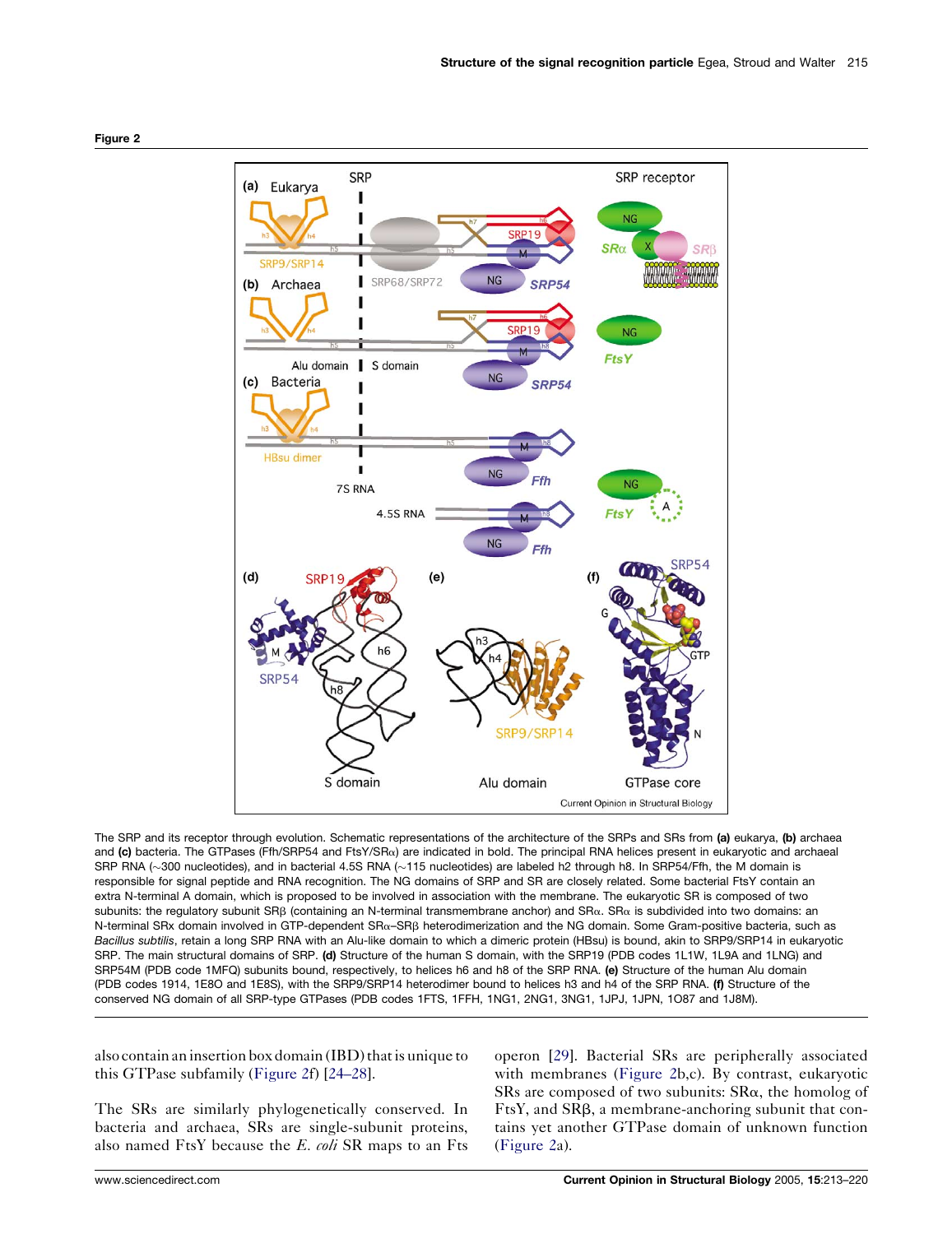# Interaction with the translation machinery: ribosome and SRP

High-resolution X-ray structures of subcomplexes of eukaryotic, archaeal and bacterial SRPs, low-resolution EM structures of free SRP [\[30,31\]](#page-7-0) and cryo-EM struc-tures of SRP bound to RNCs [[32](#page-7-0)<sup>•</sup>] imply quite detailed structural and functional models for how the SRP– ribosome–SR interaction encodes correct targeting [\(Figure 3](#page-4-0)a). Comparison of the free and ribosome-bound mammalian SRP structures delineates major conformational changes and structural flexibility in SRP that bring it into its functionally critical state for targeting.

SRP binds to ribosomes whether or not a signal sequence is present; however, its affinity for ribosomes with emerging signal peptide is greater. Thus, SRP is thought to sample many RNCs efficiently for the presence of a signal sequence before identifying its correct 'signal'. Crosslinking localizes several anchoring points for SRP on the ribosome. Cross-links between residues of ribosomal proteins L23 and L35 (positioned in close proximity to the exit site of the protein tunnel through which the nascent chain traverses the large ribosomal subunit) and the N domain of SRP54 imply a zone of protein–protein contacts [[33,34](#page-7-0)], and cross-links between SRP RNA and rRNA suggest SRP RNA–rRNA contacts [[35\]](#page-7-0). Both are functionally important. The binding area for the Alu domain on the ribosome overlaps with the elongation factor binding site at the interface between the two ribosomal subunits [[36\]](#page-7-0), thus explaining how SRP modulates translation elongation ([Figure 3](#page-4-0)b).

The structural basis of signal sequence binding and recognition remains mysterious. Several M domain structures have been solved [\[20,21,37,38\]](#page-6-0) but, in spite of many attempts, no complex between SRP54 and a cognate signal sequence has yet been reported. The structures reveal that the M domain contains a deep groove that is bounded by a finger loop on one side and is lined by flexible sidechains of conserved hydrophobic residues [\(Figure 3](#page-4-0)c). The hydrophobic groove with structural plasticity is a conserved feature of M domains and may explain how SRP can bind signal peptides of diverse lengths and sequences. The conformational flexibility of the so-called 'finger loop' of the M domain may also play a role in the transition between the closed (empty) and open (signal-bound) states of the M domain. Signal sequences often contain positively charged residues that may play an as yet unrecognized role in SRP–signal peptide recognition through additional electrostatic interactions with the SRP RNA backbone.

Crystal structures of archaeal Sulfolobus solfataricus (Ssol) SRP54 in its free state and in complex with helix 8 of SRP RNA [[39](#page-7-0)<sup>°</sup>] revealed intrinsic flexibility between protein domains, and suggest that the hinge region linking the G and M domains [\(Figure 3d](#page-4-0)) is involved in interdomain communication. Hydrophobic contacts between residues of the M and N domains could participate in communicating the occupancy state of the signal-binding pocket to the G domain. Biochemical data suggest that signal peptide binding might also involve the NG domain [[40](#page-7-0)]. Thus, signal peptide binding could regulate the GTPase activity of SRP54 [[41\]](#page-7-0). Analysis of the eukaryotic RNC– SRP and Ssol SRP structures further suggests that the flexible linker region plays a central role in a sequence of conformational changes [\[42](#page-7-0)]. It has been suggested that transfer of the signal sequence from the ribosome to the M domain results in an increased GTP affinity [\[43](#page-7-0)] that renders SRP competent for targeting of the RNC through specific interaction with the SR and subsequent docking of the RNC to the translocon. However, although this model is appealing on teleological grounds, at physiological concentrations, SRP is likely to be already occupied by GTP.

# Targeting to the membrane: the GTP catalytic cycle in protein targeting

Despite their similarities with conventional GTPases such as ras, SRP-type GTPases exhibit unique properties, including low affinity for, and rapid exchange of GDP and GTP. There is no known requirement for a guanine nucleotide exchange factor (GEF). Moreover, activation of SRP-type GTPases is triggered after SRP–SR complex formation between the two homologous GTPase domains of SRP54 and SR $\alpha$  [\[44](#page-7-0)]. In the SRP–SR complex, each GTPase acts as a GTPase-activating protein (GAP) for the other GTPase [\[45](#page-7-0)]; there is no known requirement for an extrinsic GAP.

How does SRP–SR direct correct targeting? Two recent X-ray structures [\[46](#page-7-0)<sup>\*</sup>[,47](#page-7-0)<sup>\*</sup>] revealed structural insights into the mechanism of interaction of the GTPases in the SRP–SR complex. Both GTPases undergo conformational changes and associate as a head-to-head, quasitwofold symmetrical heterodimer [\[48,49\]](#page-7-0), burying an extensive interaction surface of  $3200 \text{ Å}^2$ . Conserved residues from the N and G domains of both proteins contribute to the interface. A conserved ALLEADV sequence in the N domain and a conserved loop in the IBD define the edges of the heterodimer interface (see [Figure 4a](#page-5-0),b). The highly cooperative formation of the complex aligns the two GTP molecules in a shared composite active site, in which each GTP is contacted exclusively by sidechains contributed by the same GTPase to which it is bound.

The catalytically important interaction that spans the interface occurs between the two bound GTPs: the 3'-OH of one GTP is hydrogen bonded to the  $\gamma$ -phosphate of the other ([Figure 4](#page-5-0)c) and vice versa. This circle of interactions between the twinned GTPs is severed twice upon hydrolysis, leading to complex dissociation after cargo delivery. Extensive biochemical analysis supports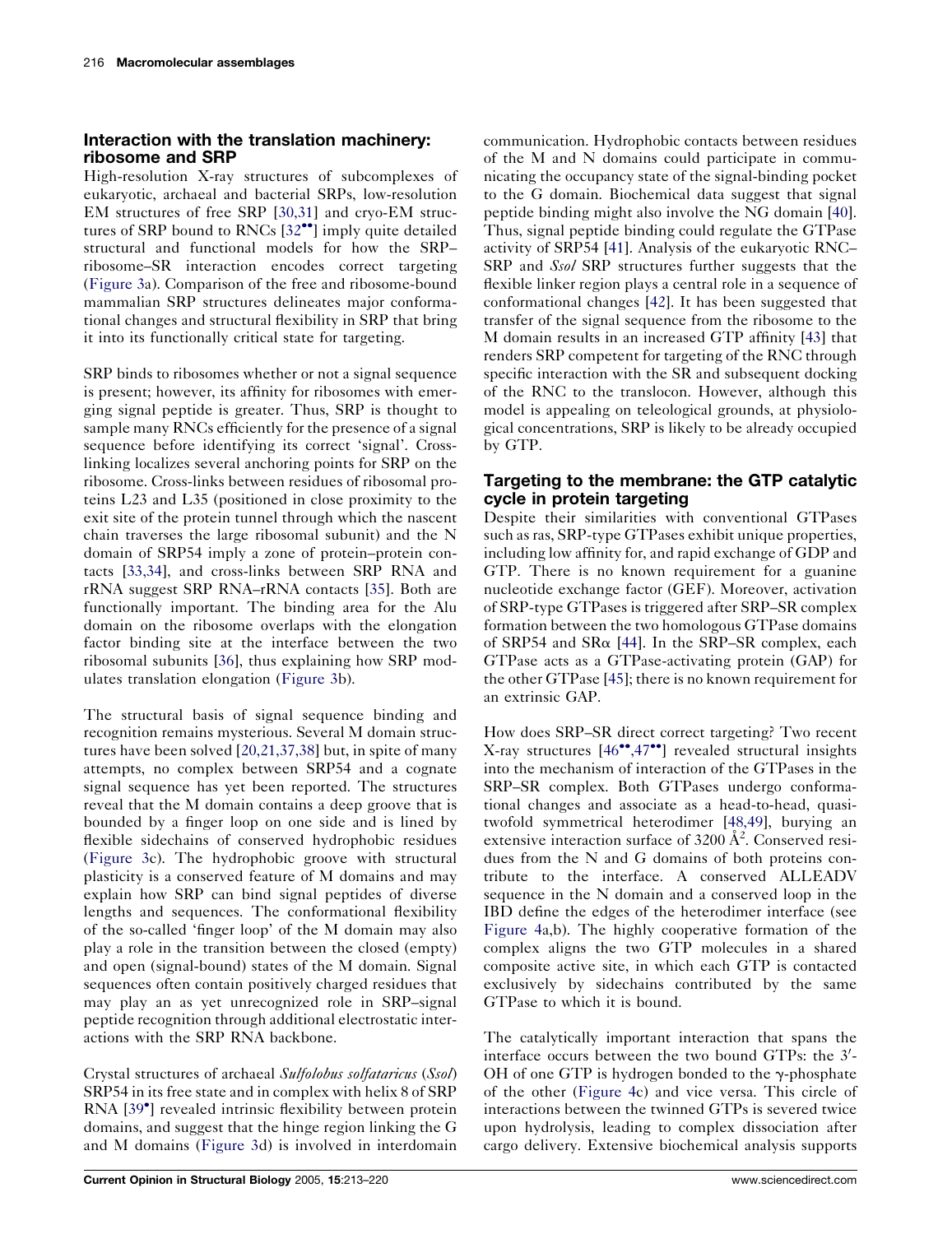<span id="page-4-0"></span>



The structure of mammalian SRP and its dynamic interactions with the ribosome. (a) Molecular model of the eukaryotic SRP based on the fitting of X-ray structures of eukaryotic, archaeal and bacterial SRP subcomplexes in the 12 Å resolution cryo-EM density map (PDB code 1RY1). Mouse and human SRP9/SRP14, M. jannaschii SRP19 and M. jannaschii SRP54 are displayed. The approximate location of the SRP68/SRP72 heterodimer is shown based on unassigned electron density in the cryo-EM maps. (b) Model of the eukaryotic SRP binding to an RNC. Free SRP is likely to adopt an extended conformation. SRP54 binds next to the peptide tunnel exit site and scans for signal peptides. Upon binding to the signal sequence emerging from the ribosome, SRP undergoes a conformational change (localized around the hinge 1 region near the SRP68/SRP72 heterodimer) and adopts the kinked conformation observed in the cryo-EM study. This promotes competitive binding of the Alu domain at the entry site for elongation factors (EF) and causes elongation arrest. (c) Signal peptide recognition by the M domain of SRP. The M domain of T. aquaticus Ffh has been superimposed on the structure of the E. coli ribonucleoprotein core (PDB codes 1DUL and 2FFH). The putative hydrophobic binding site for the signal peptide is shown (yellow). The finger loop adopts a variety of conformations in the several known structures and may play a role in the signal-binding process. (d) Conformational flexibility of SRP54/Ffh (PDB codes 2FFH, 1QZW and 1QZX). The structure of Ssol SRP54 bound to helix 8 of SRP RNA is shown with the N, G and M domains. The flexible linker between the G and M domains is shown in pink. (e) A model of the SRP conformational changes on the RNC. The exit tunnel of the 60S subunit of the ribosome is schematized with the reported cross-linking sites between SRP and ribosome. As the ribosome binds to SRP, it induces a conformational change that allows SRP to scan and sample for emerging signal peptides. Further conformational changes are transmitted to the GTPase core, resulting in SR binding. The association between the two NG domains partially exposes the translocon-binding site on the ribosome (brown arrow), initiating the docking of the RNC to the membrane.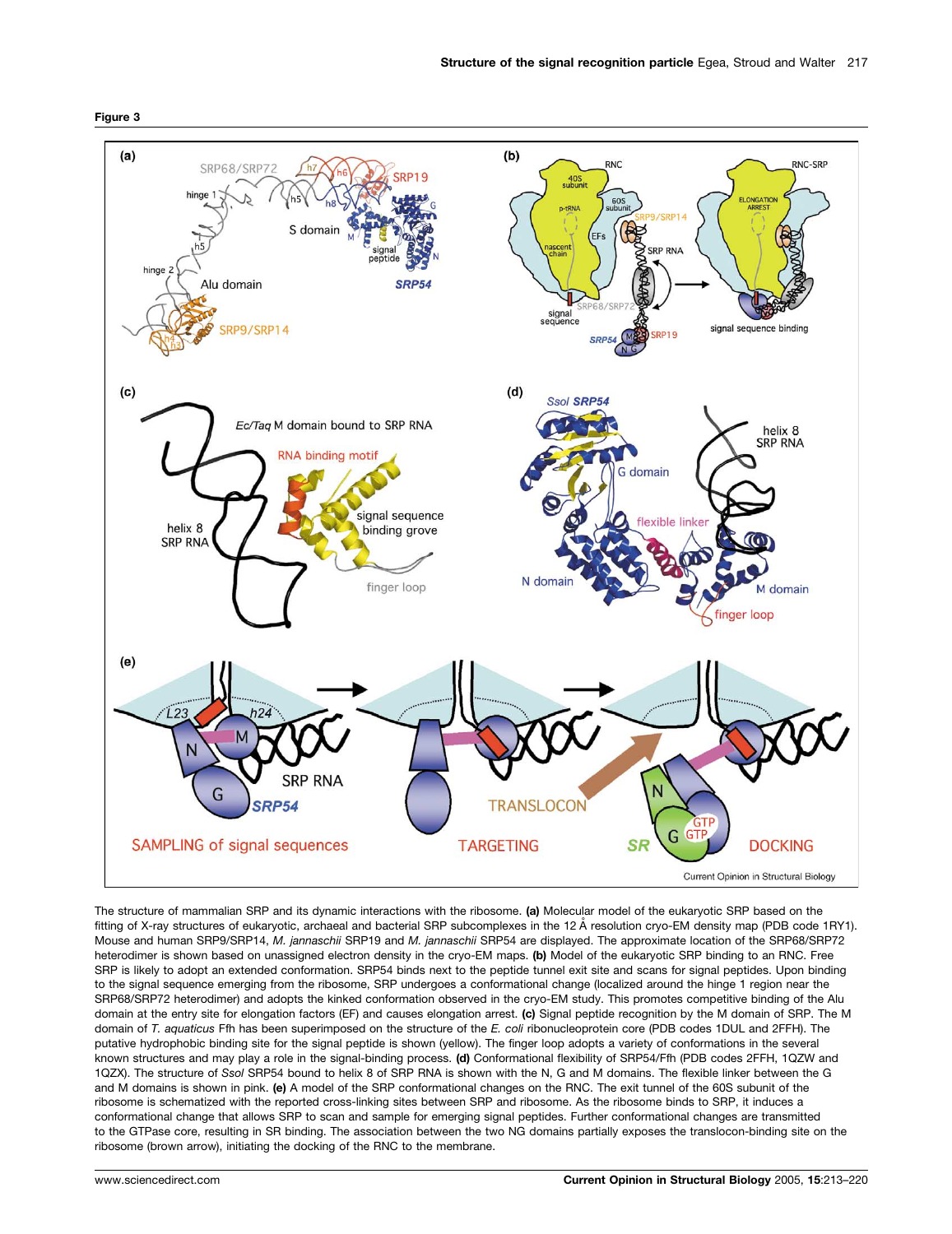<span id="page-5-0"></span>



The SRs and the universally conserved GTPase core of the SRP–SR targeting complex. (a.b) Structure of the T. aquaticus FtsY–Ffh NG complex (PDB codes 1OKK and 1RJ9). The two twinned SRP GTPases associate in a parallel way to form a quasi-symmetric heterodimer with an extensive surface that includes both N and G domains. Interaction of SRP (Ffh) with SR (FtsY) brings the two half active sites and their respective GTPs in close apposition to form the shared active site at the center of the two associated G domains. (c) Close-up view of the composite active site, with the twinned substrates, the essential and strictly conserved catalytic residues, the attacking waters (aw) and the magnesium cofactors. (d) Eukaryotic SR is composed of two subunits: SRα and SRβ. The structure of the yeast SRβ-SRx heterodimer (PDB code 1NRJ) shows the GTP-dependent interaction between the SRB subunit (homologous to the Arf ras-like GTPases) and the SRx domain of the SR $\alpha$ subunit. The NG domain of SR $\alpha$ , which is responsible for the interaction with the SRP, is not present in this structure. (e) A speculative eukaryotic SR cycle. GTP-primed SR<sub>B</sub> binds the SRx domain of the SR<sub>a</sub> subunit. The SRP–RNC is targeted to the membrane via the GTP-dependent interaction between SRP and SR $\alpha$ , and docked on the translocon. It is unknown whether SRB hydrolyzes GTP during each round of targeting and how this hydrolysis is regulated. The translocon might function as a nucleotide exchange factor for SRb.

the importance and functional significance of the extensive interaction surface, and the role of the 3'-OH groups in association, reciprocal activation and catalysis [\[46](#page-7-0)\*[,50](#page-7-0)°]. The IBD motifs rearrange and each contribute three strictly conserved residues, which are of central importance to catalysis. Two of these residues contact the  $\gamma$ -phosphate and stabilize the transition state, whereas the catalytic aspartate residue positions a water molecule for nucleophilic attack, which will then break the  $\beta-\gamma$ phosphate bond (Figure 4c). It is possible that an additional arginine residue has to be repositioned to complete the active site  $[47$ <sup>\*\*</sup>[,50](#page-7-0)<sup>\*</sup>].

These structures provide the first insight into how the SR–SRP interaction drives SRP-dependent protein targeting. The structures explain the coupling of SRP–SR complex formation and its subsequent disassembly, and suggest a unique activation mechanism for the SRP family of GTPases. The extensive interactions, both from active site residues and from the twinned substrates, explain why complex formation is GTP dependent and how GTP hydrolysis leads to complex dissociation.

Distinct classes of mutations have been isolated that inhibit specific steps of SRP–SR complex formation and activation, suggesting an ordered series of discrete conformational steps during formation of the active SRP– SR complex [\[6,50](#page-6-0)<sup>°</sup>]. Each step could potentially provide a control point in the targeting reaction by the action of additional components, thus ensuring the binding and release of cargo at the appropriate place and time.

In eukaryotes, an additional level of complexity arises from the heterodimeric structure of SR, in which the additional GTPase SRB is an essential subunit. The association between the two subunits,  $S R\alpha$  and  $S R\beta$ , is GTP dependent, as shown by the recent structure of the yeast  $SR\alpha$ – $SR\beta$  heterodimer [\[51](#page-7-0)<sup>••</sup>] (Figure 4d).  $SR\beta$  has been suggested to coordinate signal sequence release from SRP with ribosome binding to the translocon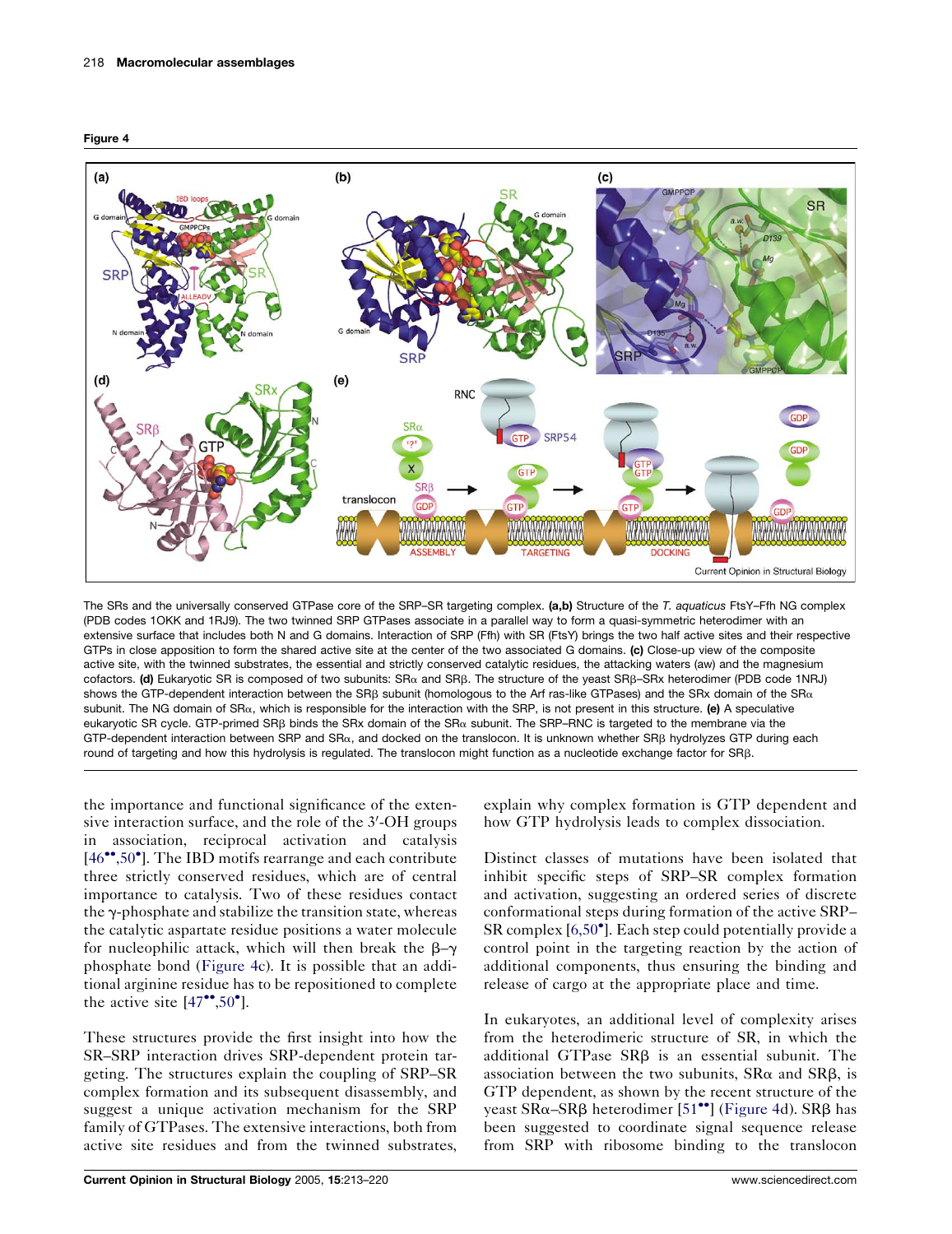<span id="page-6-0"></span>[\[52,53\]](#page-7-0) [\(Figure 4](#page-5-0)e). As such,  $SR\beta$  might represent an additional layer of regulation in the transfer of signal sequences from the SRP to the translocon. Alternatively, SRB may use its GTPase domain to control recruitment and activation of  $SR\alpha$  in a way that more globally controls the translocation capacity of the cell according to need.

## **Conclusions**

Several essential questions concerning SRP-dependent protein targeting remain to be answered. How is signal sequence recognition by SRP accomplished? We have not yet obtained a structure of such a complex. Furthermore, SRP RNA and signal sequence regulate different steps of the GTP catalytic cycle; SRP RNA stimulates the SRP– SR interaction [[54\]](#page-7-0) and dissociation of the signal sequence from the SRP appears to be a prerequisite to GTP hydrolysis [[55\]](#page-7-0). Comparison of the SRP–RNC and RNC–translocon cryo-EM structures shows that both SRP and the translocon bind next to the exit site of the ribosomal protein tunnel  $[32^{\bullet\bullet}, 42, 56, 57]$  $[32^{\bullet\bullet}, 42, 56, 57]$  $[32^{\bullet\bullet}, 42, 56, 57]$  in a mutually exclusive way, indicating that targeting must coordinate SRP release with translocon binding. The mechanisms by which SRP facilitates the transfer of the nascent chain and the docking of the ribosome onto the translocon remain unknown [[58,59](#page-7-0)<sup>\*</sup>]. The structural flexibility of SRP appears to be crucial for it to act as an adaptor between the ribosome and the translocon.

#### Acknowledgements

This work was supported by grants from the National Institutes of Health to RMS (GM060641), PW and PFE, and funds from The Herbert Boyer Fund to PFE. PW is an investigator of the Howard Hughes Medical Institute.

## References and recommended reading

Papers of particular interest, published within the annual period of review, have been highlighted as:

- of special interest
- •• of outstanding interest
- 1. Keenan RJ, Freymann DM, Stroud RM, Walter P: The signal recognition particle. Annu Rev Biochem 2001, 70:755-775.
- 2. Eichler J, Moll R: The signal recognition particle of archaea. Trends Microbiol 2001, 9:130-136.
- 3. von Heijne G: Targeting sequences. In Protein Targeting, Transport & Translocation. Edited by Dalbey RE, von Heijne G. Academic Press; 2002:35-46.
- 4. Stroud RM, Walter P: Signal sequence recognition and protein targeting. Curr Opin Struct Biol 1999, 9:754-759.
- 5. Doudna JA, Batey RT: Structural insights into the signal recognition particle. Annu Rev Biochem 2004, 73:539-557.
- 6. Shan SO, Walter P: Co-translational protein targeting by the signal recognition particle. FEBS Lett 2005, 579:921-926
- 7. Nagai K, Oubridge C, Kuglstatter A, Menichelli E, Isel C, Jovine L: Structure, function and evolution of the signal recognition particle. EMBO J 2003, 22:3479-3485.
- 8. Wild K, Weichenrieder O, Strub K, Sinning I, Cusack S: Towards the structure of the mammalian signal recognition particle. Curr Opin Struct Biol 2002, 12:72-81.
- Sauer-Ericksson AE, Hainzl T: S-domain assembly of the signal recognition particle. Curr Opin Struct Biol 2003, 13:64-70.
- 10. Wild K, Sinning I, Cusack S: Crystal structure of an early protein-RNA assembly complex of the signal recognition particle. Science 2001, 294:598-601.
- 11. Oubridge C, Kuglstatter A, Jovine L, Nagai K: Structure of  $\bullet$ SRP19 in complex with the S domain of SRP RNA and its implication for the assembly of the signal recognition particle. Mol Cell 2002, 9:1251-1261.

The authors describe the crystal structure of a non-cognate binary<br>complex between archaeal Methanococcus jannaschii SRP19 and the human S domain of 7S RNA.

12. Hainzl T, Huang S, Sauer-Eriksson AE: Structure of the SRP19  $\bullet$  $\bullet$ RNA complex and implications for signal recognition particle assembly. Nature 2002, 417:767-771.

The crystal structure of the archaeal binary complex formed between SRP19 and the S domain of the 7S RNA from *M. jannaschii* is reported. It illustrates the molecular basis of SRP19 binding to the S domain and the overall architecture of the RNA, showing the stabilizing interactions established between RNA helices 6 and 8, which stack against each other to form the S domain.

- 13. Kuglstatter A, Oubridge C, Nagai K: Induced structural changes
- $\bullet$  $\bullet$ of 7SL RNA during the assembly of human signal recognition<br>particle. *Nat Struct Biol* 2002, 9:740-744.

This article presents the X-ray structure of the ternary complex between human SRP19, SRP54 (M domain) and the S domain of 7S RNA. Binding of the M domain induces conformational changes in the RNA. A mechanism of S domain assembly in humans is proposed.

- 14. Birse DE, Kapp U, Strub K, Cusack S, Åberg A: The crystal structure of the signal recognition particle Alu RNA binding heterodimer SRP9/14. EMBO J 1997, 16:3757-3766.
- 15. Weichenrieder O, Wild K, Strub K, Cusack S: Structure and assembly of the Alu domain of the signal recognition particle. Nature 2000, 408:167-173.
- 16. Powers T, Walter P: Co-translational protein targeting catalyzed by the Escherichia coli signal recognition particle and its receptor. EMBO J 1997, 16:4880-4886.
- 17. Rose MA, Weeks KM: Visualizing induced fit in early assembly of the human signal recognition particle. Nat Struct Biol 2001, 8:515-520.
- 18. Maeshima H, Okuno E, Aimi T, Morinaga T, Itoh T: An archaeal protein homolog to mammalian SRP54 and bacterial Ffh recognizes a highly conserved region of SRP RNA. FEBS Lett 2001, 507:336-340.
- 19. Tozik I, Huang Q, Zwieb C, Eichler J: Reconstitution of the signal recognition particle of the halophilic archaeon Haloferax volcanii. Nucleic Acids Res 2002, 30:4166-4175.
- 20. Batey RT, Sagar MB, Doudna J: Structural and energetic analysis of RNA recognition by a universally conserved **protein from the signal recognition particle**. *J Mol Biol* 2001,<br>**307**:229-246.
- 21. Batey RT, Doudna J: Structural and energetic analysis of metal ions essential to SRP signal recognition domain assembly. Biochemistry 2002, 41:11703-11710.
- 22. Keenan RJ, Freymann DJ, Walter P, Stroud RM: Crystal structure of the signal sequence binding subunit of the signal recognition particle. Cell 1998, 94:181-191.
- 23. Freymann DM, Keenan RJ, Stroud RM, Walter P: Structure of the conserved GTPase domain of the signal recognition particle. Nature 1997, 385:361-364.
- 24. Freymann DM, Keenan RJ, Stroud RM, Walter P: Functional changes in the structures of the SRP GTPase on binding GDP and Mg<sup>2+</sup> GDP. Nat Struct Biol 1999, 6:793-801.
- 25. Montoya G, Te Kaat K, Moll R, Schafer G, Sinning I: The crystal structure of the conserved GTPase core from the archaeon Acidianus ambivalens and its comparison with related structures suggests a model for SRP-SRP receptor complex. Structure 2000, 8:515-525.
- 26. Padmanabhan S, Freymann DM: The conformation of bound GMPPNP suggests a mechanism for gating the active site of the SRP GTPase. Structure 2001, 9:859-867